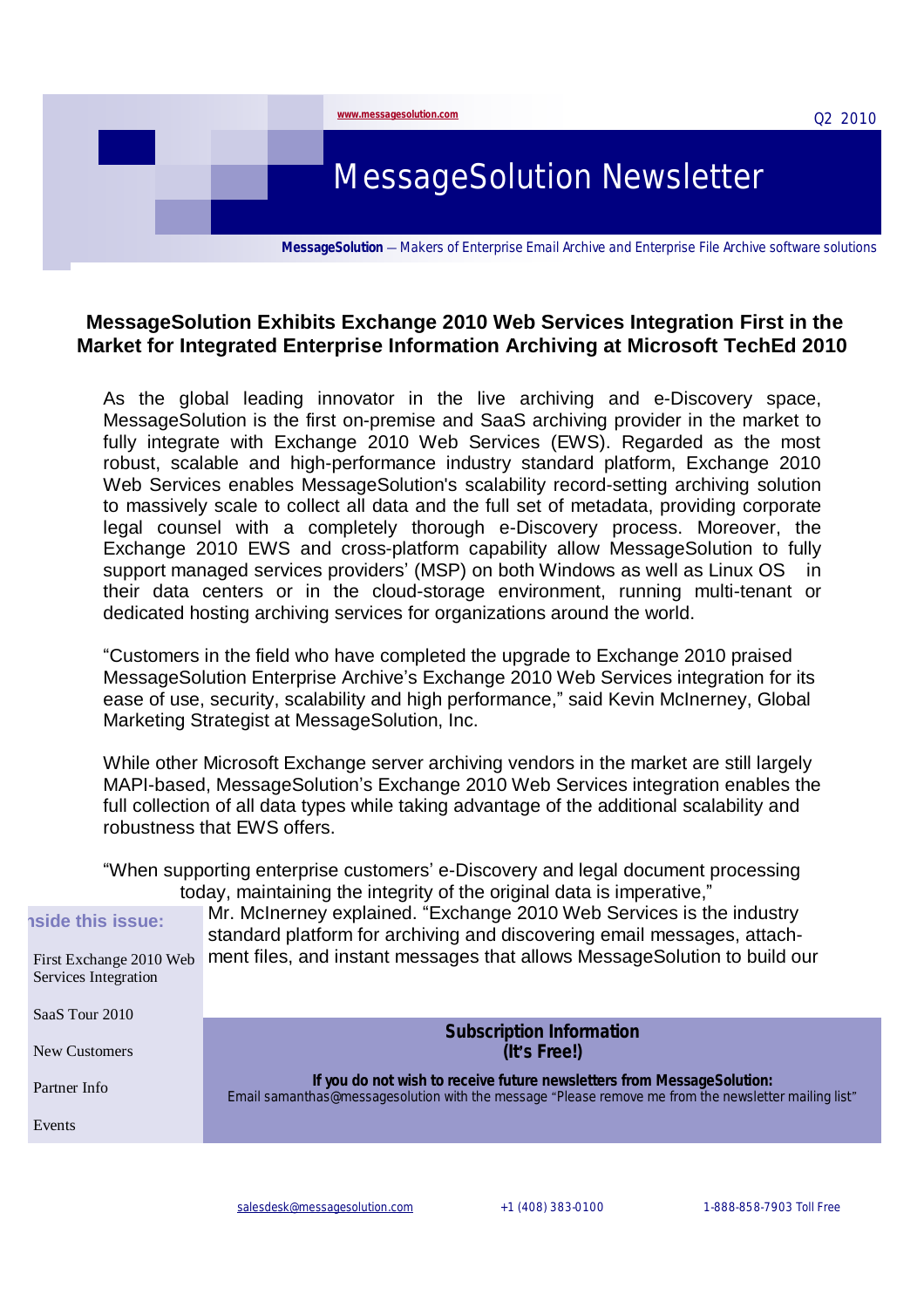#### **MessageSolution Exhibits Cloud-Based Integrated Archiving Solution for Email, File Systems and SharePoint at SaaSCon 2010, Kicks off MessageSolution SaaS Tour 2010**

MessageSolution's SaaS Tour 2010 is designed to introduce to various prospective SaaS partners and customers how MessageSolution's cloud-based archiving allows enterprise customers to take advantage of MessageSolution's newly released all-inone SaaS archiving solutions at affordable rates. Even the international organizations with multiple locations in different countries still are able to take

advantage of MessageSolution's SaaS Global Network's cloud graphical locations, managed by and SharePoint. Partners, SME and enterprise cus-SaaS Partners around the world.

February of 2010 that the archiving server storage requirement and still allows users to market has evolved to include  $\frac{a}{a}$  transparently access emails and attachments from broader focus on enterprise infor- client software." mation archiving (EIA) and that today's products are predominately focused on the subset of EIA com-

prised of unstructured user files, email, files and SharePoint.

MessageSolution SaaS multi-tenancy archiving solution is selected by Managed Service Provider (MSP) partners around the world thanks to MessageSolution's visionary cloud-ready strategy and its design philosophy of architecting for scale and patent-pending storage/database technology, leveraging low-cost storage grids to maintain the lowestcost growth possible to operate in datacenters while still delivering exceptional performance. Today MessageSolution holds the industry scalability record of archiving data from tens of thousands of users on one single archive server, 5-8 times over competitors. MessageSolution Express Archiving 5-Server Cluster is designed to archive for over 100,000 or more email users in data center/cloud storage or enterprise messaging environments.

MessageSolution also delivered the first 64 bit application in the market to support 64 bit OS and environments. Field-proven of maintaining excellent performance in today's global markets filled with low-grade computers and storage bricks, through cost-effective global online product deployments,

MessageSolution's storage design philosophy to consume minimum hardware and storage resources for large-scale millions of user bases and long-term archiving operations at a fraction of the cost required, comparing to operating competitors' SaaS or hosted services. This allows MessageSolution to offer the lowest-cost for SaaS multi-tenancy solution to be deployed in global

driven archives in numerous geo-unified SaaS archiving solution for email, file systems, MessageSolution or its international services and solutions because of the additional func-Leading analyst Gartner reported in in on premise solutions, function such as stub attach-<br>Leading analyst Gartner reported in ments or email contents to reduce up to 90% of email "MessageSolution SaaS tour is to showcase our tomers choose MessageSolution SaaS archiving tions we have integrated that were only being offered ments or email contents to reduce up to 90% of email Outlook, OWA, Lotus Notes, DWA, and GroupWise

partners' data centers to maximize partners' service profitability at the lowest cost -growth ratio, thereby fully utilizing partners' expertise in providing fully managed archiving services designed for organizations of all sizes. Besides MSP partners,

*-Jeff Liang, CTO at MessageSolution,* 

MessageSolution's multitenancy solution is also a favorite choice of organizations such as public school

districts or government entities with multiple subordinate divisions. School districts' dozens of schools require multiple separate archive administration counsels divided accordingly in connection to each school's mail server, while the central archive is collectively managed by the school district's master IT administration team at the district's data center.

MessageSolution's On-Premise, SaaS, and Hybrid archiving and e-Discovery solutions support all major email servers, including Microsoft Exchange Server, IBM Lotus Domino Server, Novell GroupWise Server Scalix, Kerio, Postfix, Postpath, Zimbra, Imail, Qmail, Sendmail, MDaemon and Sun server, etc., as well as delivering archiving for SharePoint, and for file systems on NST/ NFS/NSS/Netware. MessageSolution Enterprise Archive Suite can be run on both Windows or Linux OS, supports VMware, and also is the first archiving solution and service in the market to simultaneously cross-support archiving for all compatible mail servers.

Page 2

[sales@messagesolution.com](mailto:sales@messagesolution.com) +1 (408) 383-0100 1-888-858-7903 Toll Free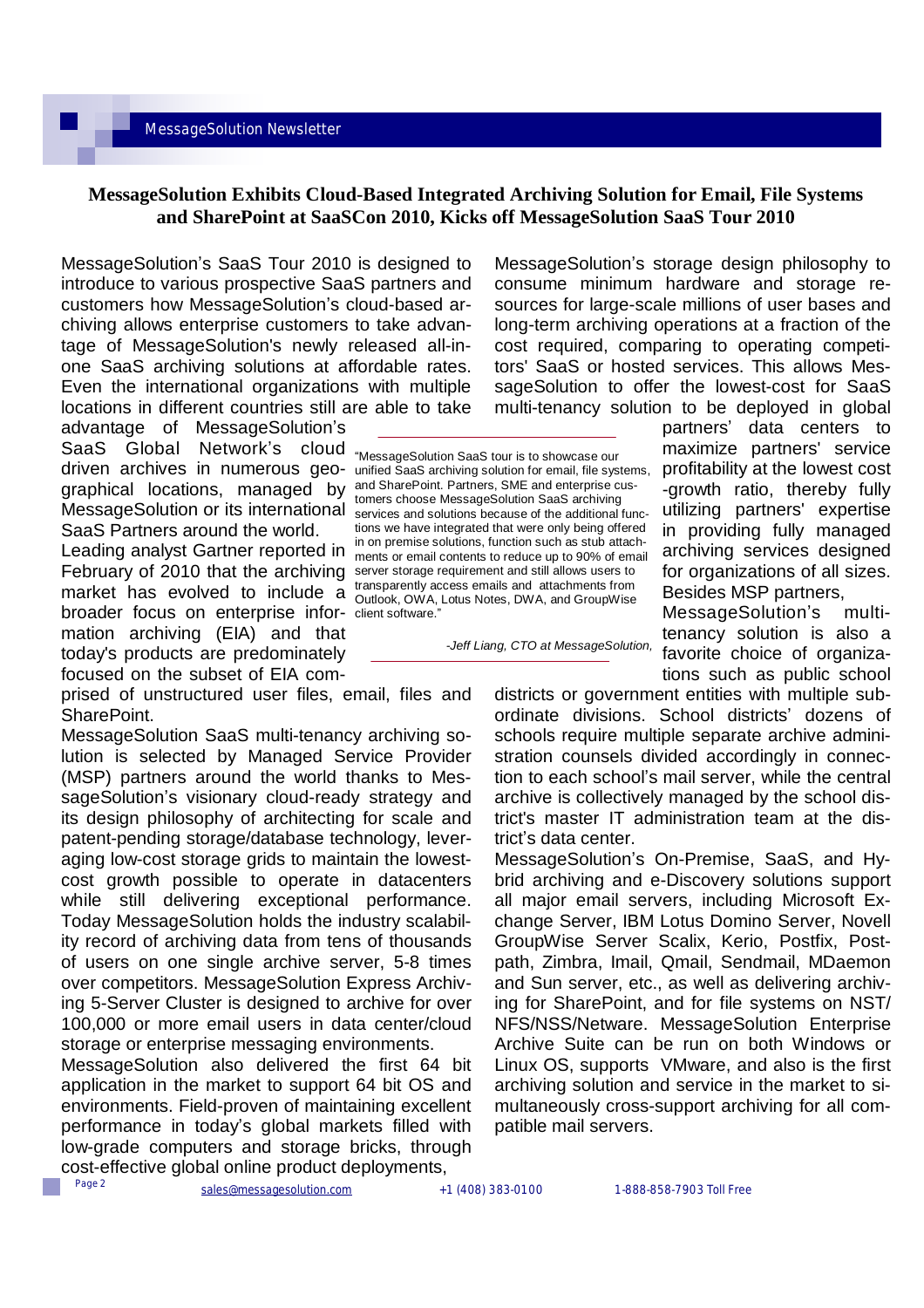# **Welcome a few of our new Customers & Partners!**

**GConnect** - Leading ISP in UK providing business grade consultancy, connectivity and cloud computing.

[www.messagesolution.com](http://www.messagesolution.com)

**Contict IT in Netherlands** - innovative virtual office MSP provider.

**First Federal Bank** - A leading financial institution specializing in personal and business banking services. **Diamond Bank** - Prestigious Nigerian Bank of the

# **PALACIO DE LA MONEDA**

**[www.messagesolution.com](http://www.messagesolution.com)**

The seat of the President of the Republic of Chile or the "White House" of Chile has chose MessageSolution as its archiving provider!

Year for 2009, selected MessageSolution for SharePoint and compliance email archiving. **Draxis Pharma**- Leading Canadian manufacturer of outsourced pharmaceutical products in a broad range of dosage forms.

**Cavalier Telephone**– A full service provider of reliable and efficient telecommunications solutions for residential and business customers.

**Quantum Consultancy-** Quantum Consulting is focused on providing the highest quality information to the energy industry, assisting them in designing, implementing and evaluating energy efficiency programs.

**Moravian College** - America's sixth-oldest college with profound history in high education. **Perpetual Connections -** provides Technology Solutions for enterprises of all sizes. We combine best -of-breed products from leading vendors with a full suite of Professional and Managed Services

## **PARTNER SECTION**

**As a member of the MessageSolution Partners Network, you are eligible to receive 5-10% of the purchasing price for any organization you refer to MessageSolution that purchases MessageSolution products or services.** 

**For more information on our referral program, please contact your MessageSolution Account Executive or call +1 408 383-0100.** 

*MessageSolution is now on Twitter & Facebook! If you are on Twitter or Facebook become a follower and fan of MessageSolution!* 

> *<http://www.facebook.com/MessageSolution> <http://twitter.com/GlobalArchiving>*

Page 3